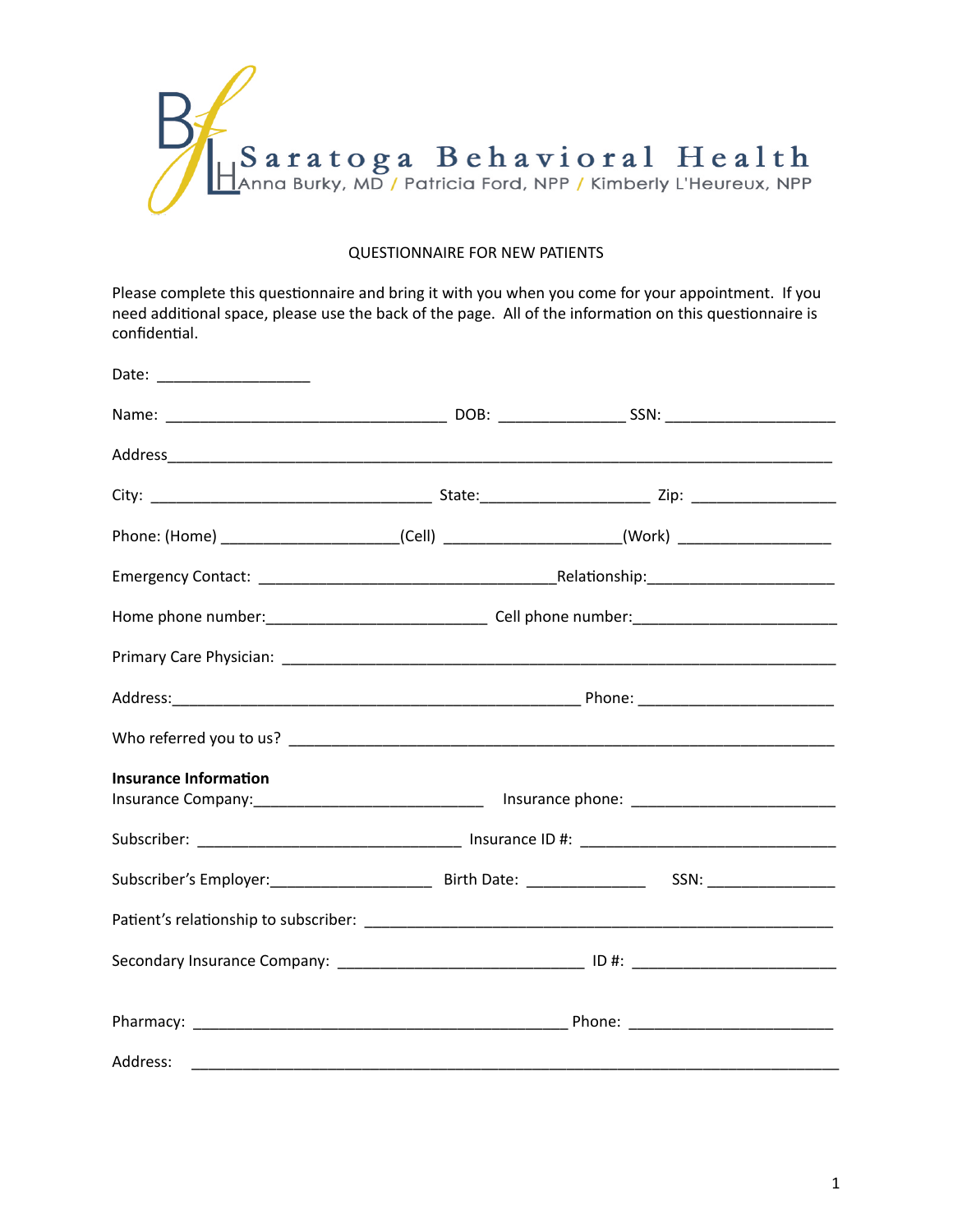## **I.** Please state the reason you are seeking consultation.

What is the problem(s) that you are experiencing and would like help with?

When and how did the problem(s) begin?

Please indicate how much your problems have been interfering with your daily life. For example: work, social life, leisure, family life and ability to carry out home responsibilities.

Are there any other significant stresses currently affecting you and/or your family life (e.g., financial concerns, health problems, extended family concerns or conflicts, work related stress, etc.)?  $\bigcirc$  YES  $\bigcirc$  NO IF YES, please describe:

| II. Substance Use<br>Do you smoke cigarettes?                                                                    |                               | <b>YES</b> | NO. |  |
|------------------------------------------------------------------------------------------------------------------|-------------------------------|------------|-----|--|
| IF YES, how many cigarettes daily? For how many years?                                                           |                               |            |     |  |
| Do you drink caffeinated beverages (coffee, tea, or soft drinks)?                                                |                               | YES        | NO. |  |
| IF YES, how many caffeinated drinks per week? __________________________________                                 |                               |            |     |  |
| Do you drink alcohol?                                                                                            |                               | <b>YES</b> | NO. |  |
|                                                                                                                  |                               |            |     |  |
| III. Psychiatric Treatment History<br>Have you ever been hospitalized for psychiatric treatment? $($ ) YES<br>NO |                               |            |     |  |
| IF YES, please specify:<br>Name of Hospital: Name of Hospital:                                                   | Date of hospitalization: from |            | to  |  |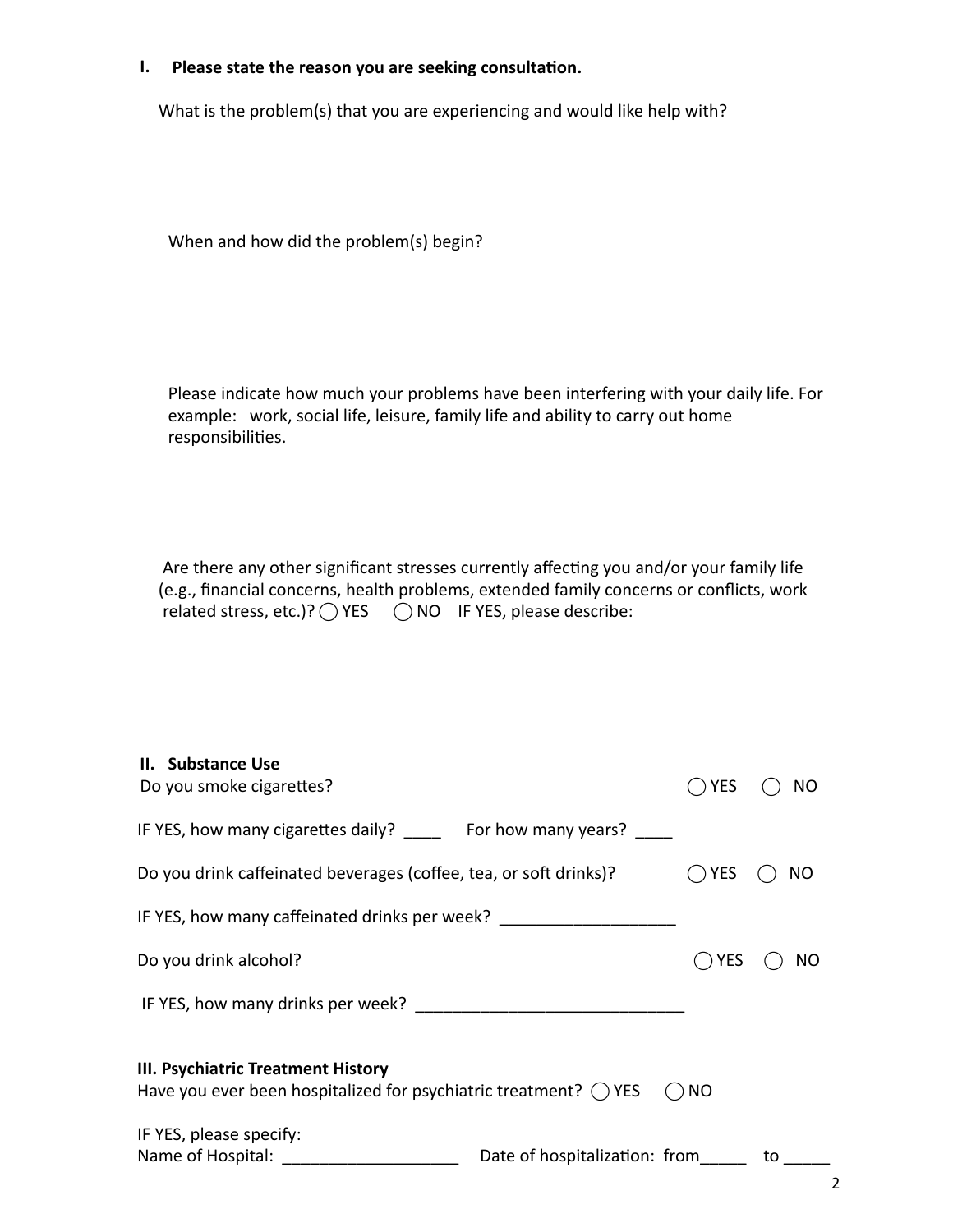| Are you currently seeing a therapist or counselor? $\bigcirc$ YES $\bigcirc$ NO IF YES, please specify: |  |  |
|---------------------------------------------------------------------------------------------------------|--|--|
|---------------------------------------------------------------------------------------------------------|--|--|

Are you currently taking any medication for treatment of psychiatric or emotional problems?  $\bigcirc$  YES  $\bigcirc$  NO IF YES, please specify:

| Medication(s)   | Dose and frequency                                                                                 | Length of time | Benefits and/or side effects |  |
|-----------------|----------------------------------------------------------------------------------------------------|----------------|------------------------------|--|
|                 |                                                                                                    |                |                              |  |
|                 |                                                                                                    |                |                              |  |
|                 |                                                                                                    |                |                              |  |
|                 | Have you been prescribed psychiatric medications in the past? $\bigcirc$ YES $\bigcirc$ NO IF YES, |                |                              |  |
| please specify: |                                                                                                    |                |                              |  |

| Medication(s) | Dose and frequency | Date | Reason for Discontinuing |
|---------------|--------------------|------|--------------------------|

## **IV.** Medical History

Have you experienced an allergic or a severe adverse reaction to medication(s)? Please specify the medica=on and the reac=on: \_\_\_\_\_\_\_\_\_\_\_\_\_\_\_\_\_\_\_\_\_\_\_\_\_\_\_\_\_\_\_\_\_\_\_\_\_\_ 

| Excellent<br>asthma                                                                            | Overall, how would you describe your physical health?<br>$\bigcirc$ Very Good $\bigcirc$ Good<br>$( )$ Fair<br>high blood pressure | Poor<br>Have you suffered from any of the following medical problems? (Check all that apply)<br>$\bigcirc$ stroke |  |
|------------------------------------------------------------------------------------------------|------------------------------------------------------------------------------------------------------------------------------------|-------------------------------------------------------------------------------------------------------------------|--|
| AIDS or HIV                                                                                    | hepatitis                                                                                                                          | headaches                                                                                                         |  |
| cancer                                                                                         | hormonal problems                                                                                                                  | ) surgery                                                                                                         |  |
| cataract                                                                                       | kidney problems                                                                                                                    | $\bigcirc$ sexually transmitted disease                                                                           |  |
| glaucoma                                                                                       | liver problems                                                                                                                     | $\bigcirc$ hearing impairment                                                                                     |  |
| diabetes                                                                                       | prostate illness                                                                                                                   | ◯ heart disease                                                                                                   |  |
| head injuries                                                                                  | seizures                                                                                                                           | thyroid condition                                                                                                 |  |
| ulcers                                                                                         | nausea/vomiting                                                                                                                    | constipation or diarrhea                                                                                          |  |
| urinary problems                                                                               | dizziness/vertigo                                                                                                                  | chest pain                                                                                                        |  |
| Have you been hospitalized for a medical illness in the last 5 yrs?<br><b>YES</b><br><b>NO</b> |                                                                                                                                    |                                                                                                                   |  |
| IF YES to any of above, please provide details:                                                |                                                                                                                                    |                                                                                                                   |  |